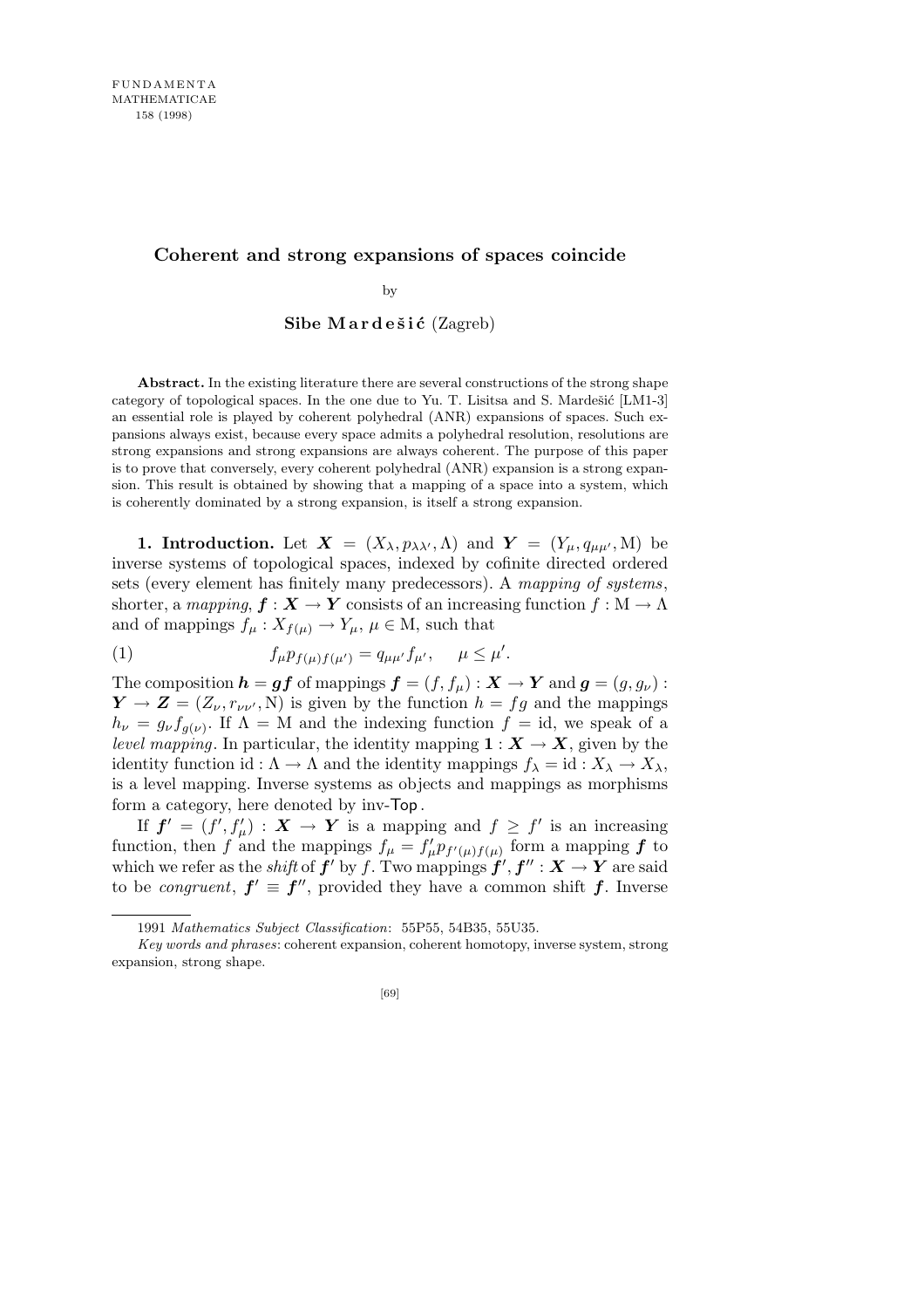systems and congruence classes of mappings form a category, denoted by pro-Top .

A rather simple (but not very satisfactory) homotopy category of inverse systems  $\pi$ (pro-Top) can be described as follows. Its objects are cofinite directed ordered sets. Its morphisms are homotopy classes [*f*] of mappings  $f: X \to Y$ , where two mappings  $f' = (f', f'_{\mu})$  and  $f'' = (f'', f''_{\mu})$ are considered homotopic,  $f' \simeq f''$ , if there exists a mapping of systems  $\mathbf{F} = (F, F_{\mu}) : \mathbf{X} \times I \to \mathbf{Y}$  such that  $F \geq f, f'$  and

(2) 
$$
F_{\mu}(x,0) = f_{\mu}p_{f(\mu)F(\mu)}(x), \quad F_{\mu}(x,1) = f'_{\mu}p_{f'(\mu)F(\mu)}(x).
$$

Here  $\mathbf{X} \times I = (X_{\lambda} \times I, p_{\lambda \lambda'} \times 1, \Lambda)$ . Composition of morphisms is well defined by the formula  $[g][f] = [gf]$ . Note that congruent mappings  $f' \equiv f''$  always determine the same morphism of  $\pi$ (pro-Top).

In 1983 Yu. T. Lisitsa and S. Mardešić [LM1-3] defined the more subtle *coherent homotopy category* CH(Top) (then denoted by *CPHT op*). Its objects are again cofinite directed ordered sets. Its morphisms are homotopy classes of *coherent mappings*  $f = (f, f_{\underline{\mu}}) : X \to Y$ , where  $f : M \to \Lambda$  is an increasing function,  $\mu = (\mu_0, \dots, \mu_n), \bar{\mu}_0 \leq \dots \leq \mu_n$ , are increasing multiindices of length  $n \ge 0$  and  $f_\mu: X_{f(\mu_n)} \times \Delta^n \to Y_{\mu_0}$  are mappings satisfying the natural coherence conditions:

(3) 
$$
f_{\underline{\mu}}(x, d_j t) = \begin{cases} q_{\mu_0 \mu_1} f_{d_0 \underline{\mu}}(x, t), & j = 0, \\ f_{d_j \underline{\mu}}(x, t), & 0 < j < n, \\ f_{d_n \underline{\mu}}(p_{f(\mu_{n-1}) f(\mu_n)}(x), t), & j = n, \end{cases}
$$

(4) 
$$
f_{\underline{\mu}}(x,s_jt) = f_{s_j\underline{\mu}}(x,t), \quad 0 \le j \le n.
$$

Here  $d_j: \Delta^{n-1} \to \Delta^n$  and  $s_j: \Delta^{n+1} \to \Delta^n$ ,  $0 \leq j \leq n$ , denote the boundary and degeneracy operators between standard simplices. The corresponding operators on multiindices are defined by

(5) 
$$
d_j(\mu_0,\ldots,\mu_n)=(\mu_0,\ldots,\mu_{j-1},\mu_{j+1},\mu_n),
$$

(6) 
$$
s_j(\mu_0,\ldots,\mu_n)=(\mu_0,\ldots,\mu_j,\mu_j,\ldots,\mu_n).
$$

A (coherent) *homotopy* connecting coherent mappings  $f' = (f', f'_{\mu}) : X \rightarrow$ *Y* and  $f'' = (f'', f''_{\mu}) : X \to Y$  is a coherent mapping  $F = (F, F_{\mu}) :$  $X \times I \to Y$  such that  $F \geq f'$ ,  $f''$  and

$$
F_{\underline{\mu}}(x,0,t) = f'_{\underline{\mu}}(p_{f'(\mu_n)F(\mu_n)}(x),t), \quad F_{\underline{\mu}}(x,1,t) = f''_{\underline{\mu}}(p_{f''(\mu_n)F(\mu_n)}(x),t).
$$

Composition of coherent mappings is defined by a geometrically transparent explicit formula. Composition of their homotopy classes is defined by composing representatives (all details are given in [LM3]). Note that every map- $\text{ping } f = (f, f_\mu) : \mathbf{X} \to \mathbf{Y}$  determines a coherent mapping  $f' = (f', f'_\mu)$ :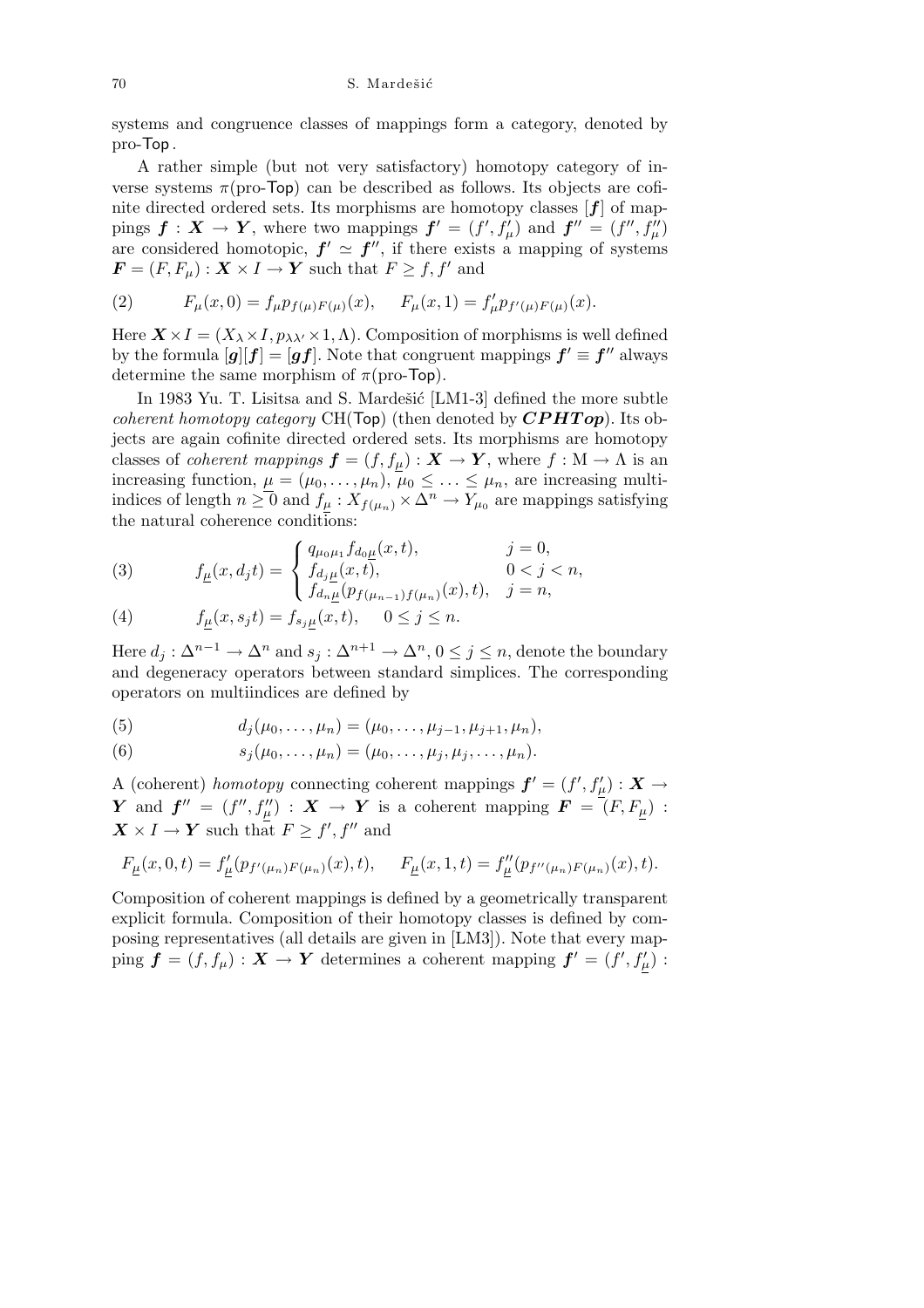*X* → *Y*, defined by putting  $f' = f$  and  $f'_{\mu}(x,t) = f_{\mu_0} p_{f(\mu_0)f(\mu_n)}(x)$ . We denote  $f'$  by  $C(f)$  and refer to *C* as the *coherence operator*. It induces a functor  $C$ : pro-Top  $\rightarrow$  CH(Top).

A mapping  $p = (p_{\lambda}) : X \to X$  of a space into a system is said to be a *coherent expansion* of *X* provided it has the property that for every *HP ol*-system *Y* , i.e., a system consisting of spaces having the homotopy type of polyhedra (or equivalently, of ANR's) and every coherent mapping  $h: X \to Y$ , there exists a coherent mapping  $f: X \to Y$  such that

(8) *h ' fC*(*p*)*.*

Moreover, *f* is unique up to coherent homotopy. It was proved in [LM3] that every resolution  $p: X \to X$  in the sense of [M1], [MS] is a coherent expansion of *X*.

On the other hand, a mapping  $p: X \to X$  is said to be a *strong expansion* provided for every polyhedron *P*, the following two conditions (S1), (S2) are satisfied:

(S1) If  $\phi: X \to P$  is a mapping, then there exist a  $\lambda \in \Lambda$  and a mapping  $\psi: X_{\lambda} \to P$  such that the mappings  $\phi$  and  $\psi p_{\lambda}$  are homotopic,

$$
\phi \simeq \psi p_{\lambda}.
$$

(S2) If  $\lambda \in \Lambda$ ,  $\psi_0, \psi_1 : X_{\lambda} \to P$  are mappings and  $F : X \times I \to P$  is a homotopy which connects  $\psi_0 p_\lambda$  and  $\psi_1 p_\lambda$ , then there exist a  $\lambda' \geq \lambda$  and a homotopy  $H: X_{\lambda'} \times I \to P$  which connects  $\psi_0 p_{\lambda \lambda'}$  and  $\psi_1 p_{\lambda \lambda'}$ . Moreover, the homotopies  $F, H(p_{\lambda'} \times 1) : X \times I \to P$  are connected by a homotopy  $K : (X \times I) \times I \to P$ , fixed on  $X \times \partial I$ , i.e.,

(10) 
$$
F \simeq H(p_{\lambda'} \times 1) \text{ rel}(X \times \partial I).
$$

In the above definition one can replace polyhedra by spaces from the class  $HPol$  (see [M4]).

It was proved in [M3] that every resolution is a strong expansion, and in [M2] that every strong expansion is a coherent expansion. These two assertions together give a new proof of the fact that resolutions are coherent expansions. The first result of the present paper is the following converse of the second of the two assertions.

THEOREM 1. If  $p: X \to X$  is a coherent expansion and X consists *of spaces from the class HP ol*, *i.e.*, *spaces having the homotopy type of polyhedra*, *then p is a strong expansion.*

REMARK 1. B. Günther in a remark on p. 149 of  $[G]$  makes the stronger assertion that coherent expansions are always strong expansions. However, in his paper there is no indication of proof.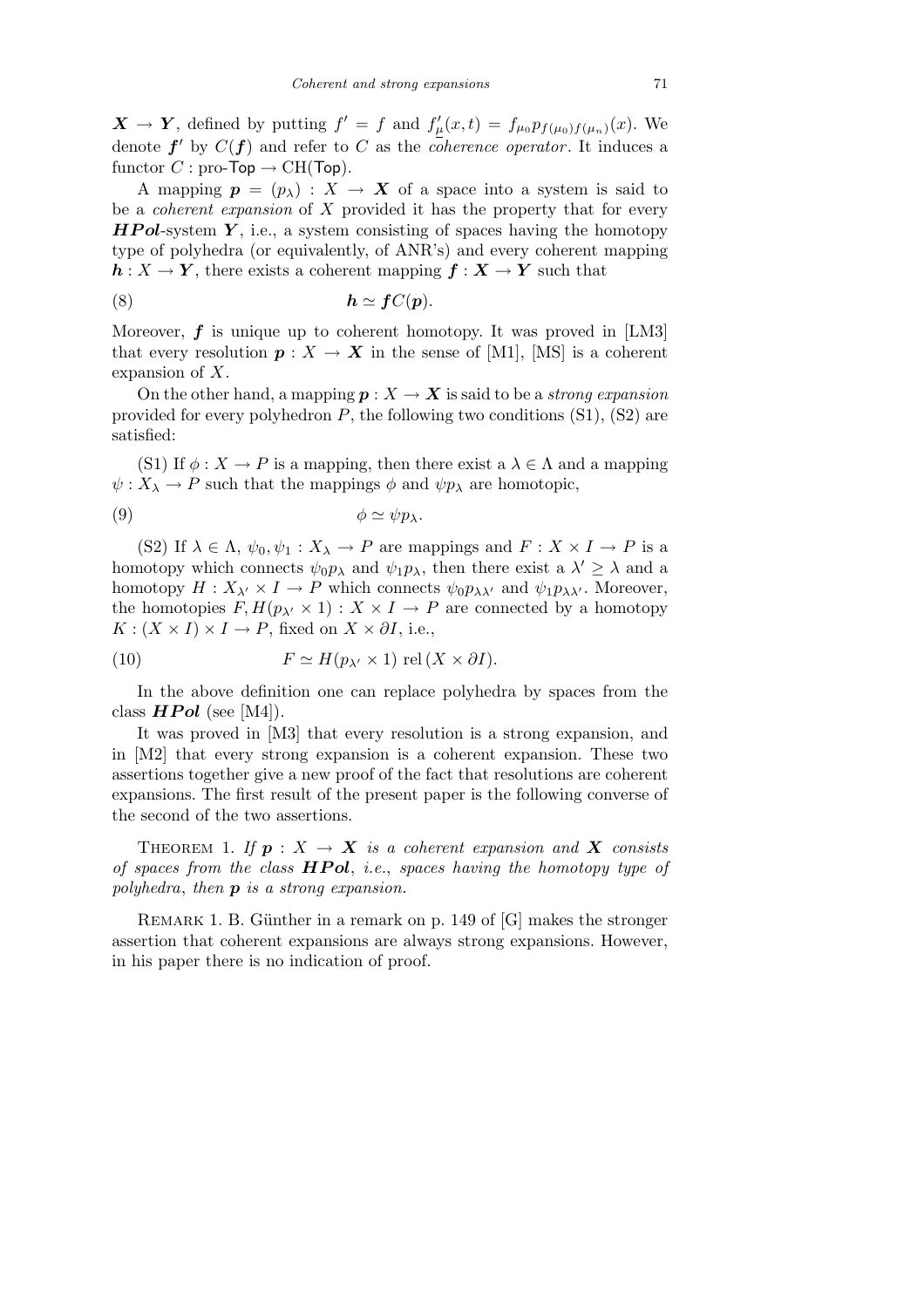Consider two mappings  $p: X \to X$ ,  $q: X \to Y$  of the same space *X*. We will say that *p* is *coherently dominated* by *q* provided there exist coherent mappings  $f: X \to Y$  and  $g: Y \to X$  such that

(11) *fC*(*p*) *' C*(*q*)*,*

(12) *gf ' C*(**1**)*.*

We will derive Theorem 1 from the next theorem, which is the main result of the present paper.

THEOREM 2. If a mapping  $p: X \rightarrow X$  is coherently dominated by a *strong expansion*  $q: X \to Y$ , *then*  $p$  *itself is a strong expansion.* 

*Proof of Theorem 1*. Let  $p: X \to X$  be a coherent expansion, where X consists of spaces from the class *HPol*. Choose a strong expansion  $q: X \rightarrow$ *Y* such that *Y* also consists of spaces from *HP ol*. Since *p* is a coherent expansion, there exists a coherent mapping  $f : X \to Y$  such that (11) holds. Now use the fact that  $q$  is also a coherent expansion, because it is a strong expansion. Since  $\boldsymbol{X}$  is an  $\boldsymbol{HPol}$ -system, we conclude that there exists a coherent mapping  $g: Y \to X$  such that

(13) *gC*(*q*) *' C*(*p*)*,*

and thus,

(14) 
$$
gfC(p) \simeq C(p).
$$

Now the uniqueness property of the coherent expansion *p* implies (12). Consequently,  $p$  is coherently dominated by  $q$ . Since  $q$  is a strong expansion, Theorem 2 yields the desired conclusion that also  $p$  is a strong expansion.

#### **2. Some lemmas on** *π*(pro-Top)

LEMMA 1. Let  $\boldsymbol{q}, \boldsymbol{q}' : X \to \boldsymbol{Y} = (Y_{\mu}, q_{\mu\mu'}, M)$  be two mappings which *belong to the same class*  $[q] = [q'] \in \pi$  (pro-Top). If q *is a strong expansion*, *then so is*  $q'$ .

P r o o f. By assumption there exists a mapping  $\mathbf{K} = (K_u): X \times I \to Y$ such that, for every  $\mu \in M$ ,  $K_{\mu}$  connects  $q'_{\mu}$  to  $q_{\mu}$ , i.e.,

 $\frac{\prime}{\mu} \simeq_{K_{\mu}} q_{\mu}.$ 

$$
(15) \t\t q
$$

Moreover,

(16) 
$$
q_{\mu\mu'}K_{\mu'}=K_{\mu}, \quad \mu \leq \mu'.
$$

Now assume that  $P \in \textbf{HPol}$  and  $\phi: X \to P$  is a mapping. By (S1) for *q*, there exist a  $\mu \in M$  and a mapping  $\psi : Y_{\mu} \to P$  such that  $\phi \simeq \psi q_{\mu}$ . By (15),  $q_{\mu} \simeq q'_{\mu}$  and thus,  $\phi \simeq \psi q'_{\mu}$ . However, this is the desired condition (S1) for  $q'$ .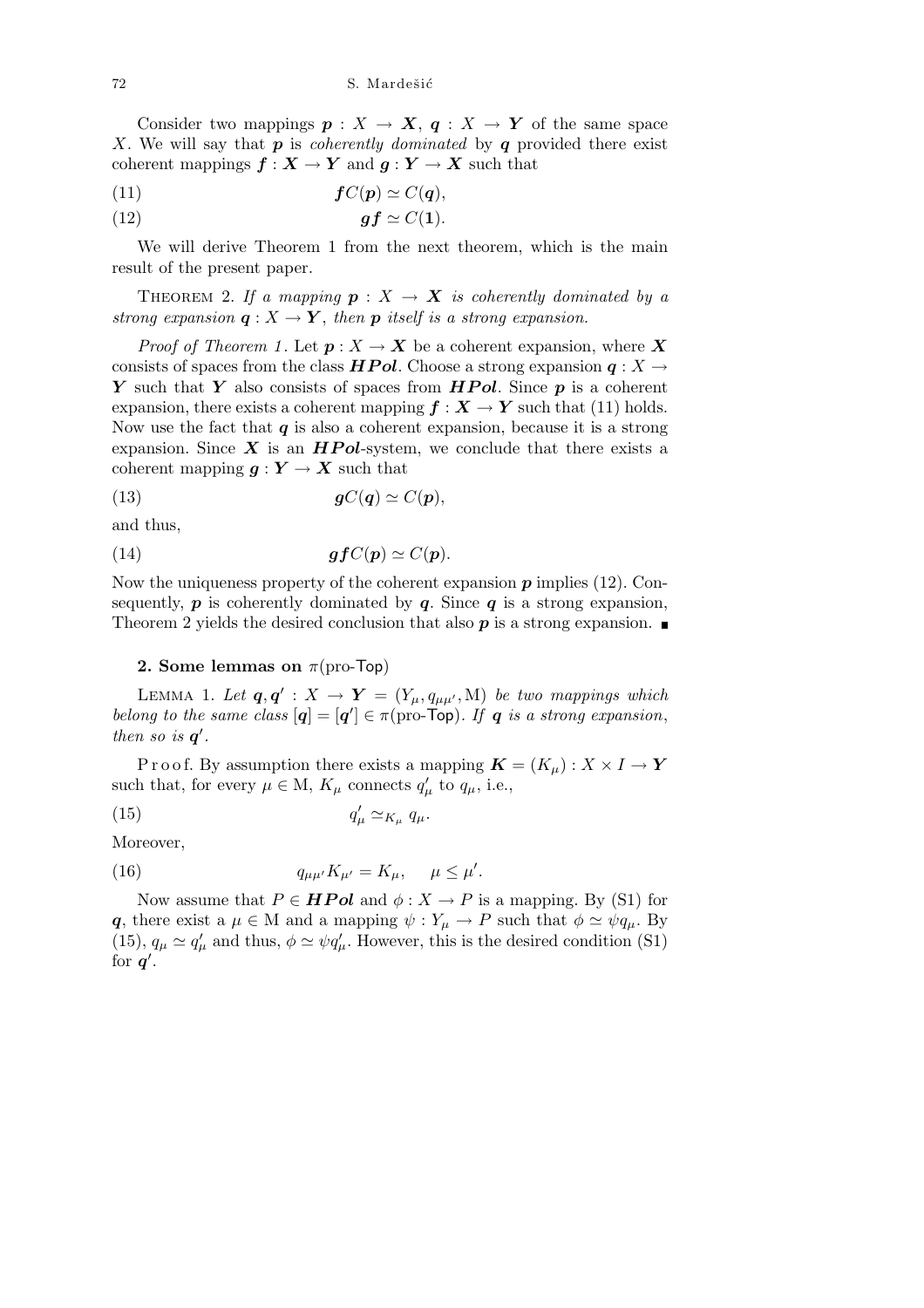Now assume that  $\mu \in M$ ,  $\psi_0, \psi_1 : Y_\mu \to P$  are mappings and  $F' : X \times I \to P$ *P* is a homotopy such that

$$
\psi_0 q'_\mu \simeq_{F'} \psi_1 q'_\mu.
$$

Let  $F: X \times I \rightarrow P$  be the homotopy obtained by juxtaposition of three homotopies according to the following formula:

(18) 
$$
F = \psi_0 K^-_{\mu} * F' * \psi_1 K_{\mu},
$$

where  $K^-$  denotes the opposite of the homotopy  $K$ , i.e.,  $K^-(x,t) = K(x,$  $1 - t$ ). The homotopy *F* is well defined and has the property that

(19) *ψ*0*q<sup>µ</sup> '<sup>F</sup> ψ*1*qµ.*

Therefore, by condition (S2) for *q*, there exist a  $\mu' \geq \mu$  and a homotopy  $H: Y_{\mu'} \times I \to P$  such that

$$
(20) \t\t\t \psi_0 q_{\mu\mu'} \simeq_H \psi_1 q_{\mu\mu'}.
$$

Moreover,

(21) 
$$
F \simeq H(q_{\mu'} \times 1) \text{ rel}(X \times \partial I).
$$

We shall prove that

(22) 
$$
F' \simeq H(q'_{\mu'} \times 1) \text{ rel}(X \times \partial I).
$$

Clearly, equations (20) and (22) will establish the desired condition (S2) for  $q'$ .

In order to prove (21), we define a homotopy  $U: X \times I \times I \to P$  by putting

(23) 
$$
U(x, s, t) = H(K_{\mu'}(x, t), s).
$$

Note that, by (15),

(24) 
$$
U(x, s, 0) = H(q'_{\mu'}(x), s), \quad U(x, s, 1) = H(q_{\mu'}(x), s).
$$

Moreover, by  $(20)$  and  $(16)$ ,

(25) 
$$
U(x,0,t) = \psi_0 q_{\mu\mu'} K_{\mu'}(x,t) = \psi_0 K_{\mu}(x,t),
$$

(26) 
$$
U(x, 1, t) = \psi_1 q_{\mu\mu'} K_{\mu'}(x, t) = \psi_1 K_{\mu}(x, t).
$$

Let  $V: X \times I \times I \rightarrow P$  be a homotopy which realizes (21). Using *U* and *V*, we will now define a homotopy  $W: X \times I \times I \to P$  which realizes (22). Divide the square  $I \times I$  into two rectangles as shown in Fig. 1. Since *V* is a homotopy rel  $(X \times \partial I)$  which connects *F* to  $H(q_{\mu'} \times 1)$  and *F* is of the form (18), we can use *V* to fill up the lower rectangle as indicated in the figure. Then we use  $U^-$  to fill up the upper rectangle (observe the orientation of the upper rectangle in the figure).

In this way we obtain a homotopy  $W' : X \times I \times I \to P$  such that

(27) 
$$
W'|X \times I \times 0 = F', \quad W'|X \times I \times 1 = H(q'_{\mu'} \times 1).
$$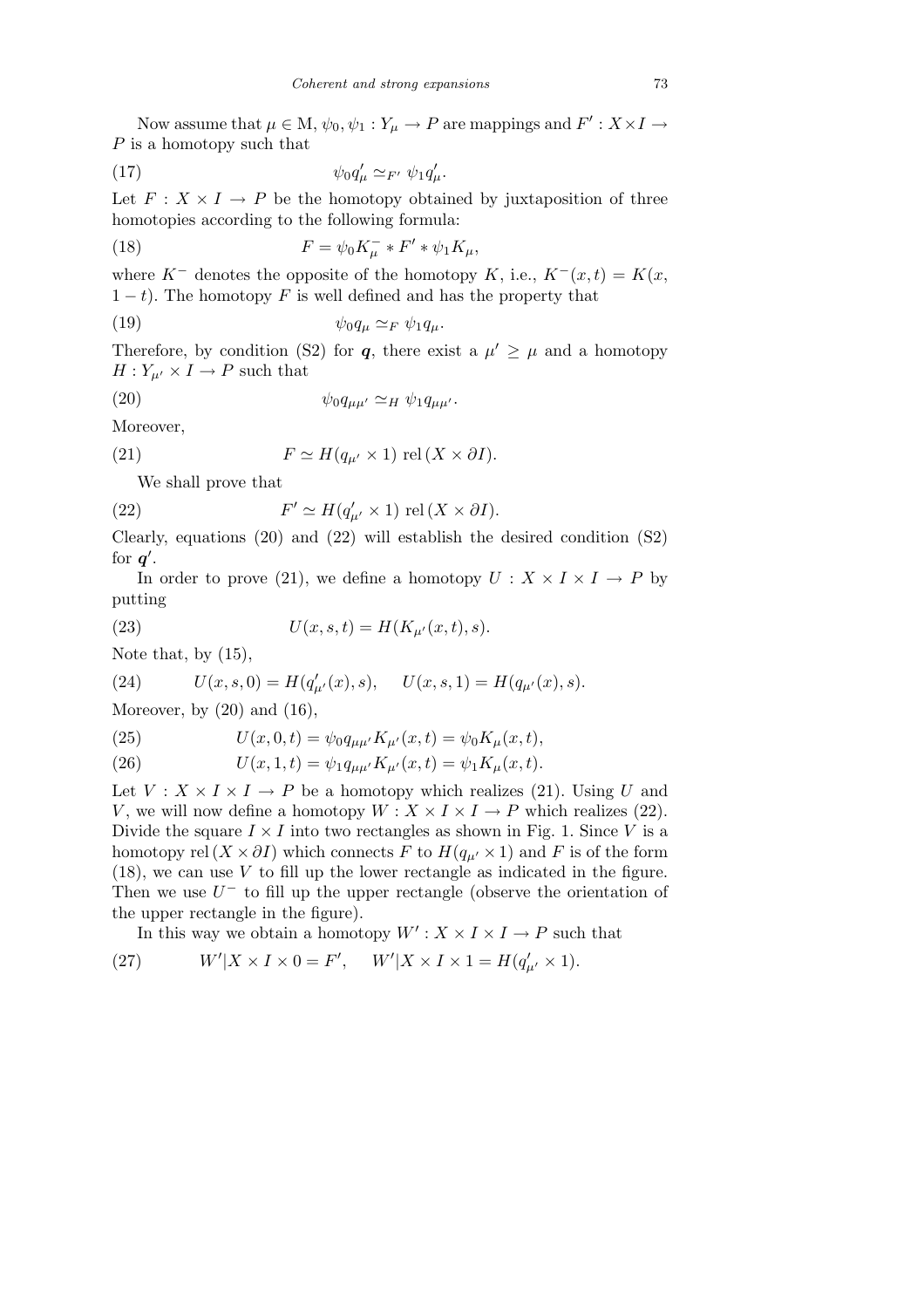$$
\psi_0 K_\mu
$$
\n
$$
\psi_0 K_\mu
$$
\n
$$
H(q_{\mu'} \times 1)
$$
\n
$$
\psi_1 K_\mu
$$
\n
$$
F'
$$
\n
$$
F'
$$
\n
$$
Fig. 1
$$

Moreover,

(28) 
$$
W'|X \times 0 \times I = \psi_0(K_\mu * K_\mu^-), \quad W'|X \times 1 \times I = \psi_1(K_\mu * K_\mu^-).
$$

Therefore, one can identify the left sides of the two rectangles and also their right sides. One obtains a mapping  $W: X \times D^2 \to P$ , where  $D^2$  is a disc. If  $S^-$  and  $S^+$  denote the lower and upper halves of the boundary  $\partial D^2$ , then  $W|X \times S^-$  coincides with *F*<sup>'</sup>, while  $W|X \times S^+$  coincides with  $H(q'_{\mu'} \times 1)$ . Consequently, *W* can be viewed as the desired homotopy rel  $(X \times \partial I)$ .

LEMMA 2. Let  $p: X \to X$ ,  $q: X \to Y$  and  $f: X \to Y$  be mappings *such that*

$$
(29) \t\t [f][p] = [q]
$$

*in*  $\pi$ (pro-Top)*. Moreover*, *let*  $g : \Lambda \to M$  *be an increasing function and let*  $g_{\lambda}: Y_{g(\lambda)} \to X_{\lambda}$  *be mappings having the property that every*  $\lambda \in \Lambda$  *admits a*  $\lambda^* \geq \lambda$ ,  $fg(\lambda)$  *such that* 

(30) 
$$
p_{\lambda\lambda^*} \simeq g_{\lambda} f_{g(\lambda)} p_{fg(\lambda)\lambda^*}.
$$

*Then the assumption that q is a strong expansion implies that also p is a strong expansion.*

P r o o f. It suffices to prove that the assertion holds when (29) is replaced by the stronger assumption

(31) *fp* = *q.*

Indeed, if *q* satisfies (29), then  $q' = fp$  satisfies  $[q] = [q'] \in \pi$  (pro-Top). Therefore, by Lemma 1,  $q'$  is also a strong expansion. However,  $q'$  satisfies (31). Hence, the weaker version of Lemma 2 implies that *p* is a strong expansion.

We now prove the assertion of Lemma 2 assuming (31). For a mapping  $\phi: X \to P \in \textbf{HPol}$ , property (S1) for *q* yields a  $\mu \in M$  and a mapping  $\psi': Y_\mu \to P$  such that  $\psi' q_\mu \simeq \phi$ . However, by (31),  $q_\mu = f_\mu p_{f(\mu)}$  and thus,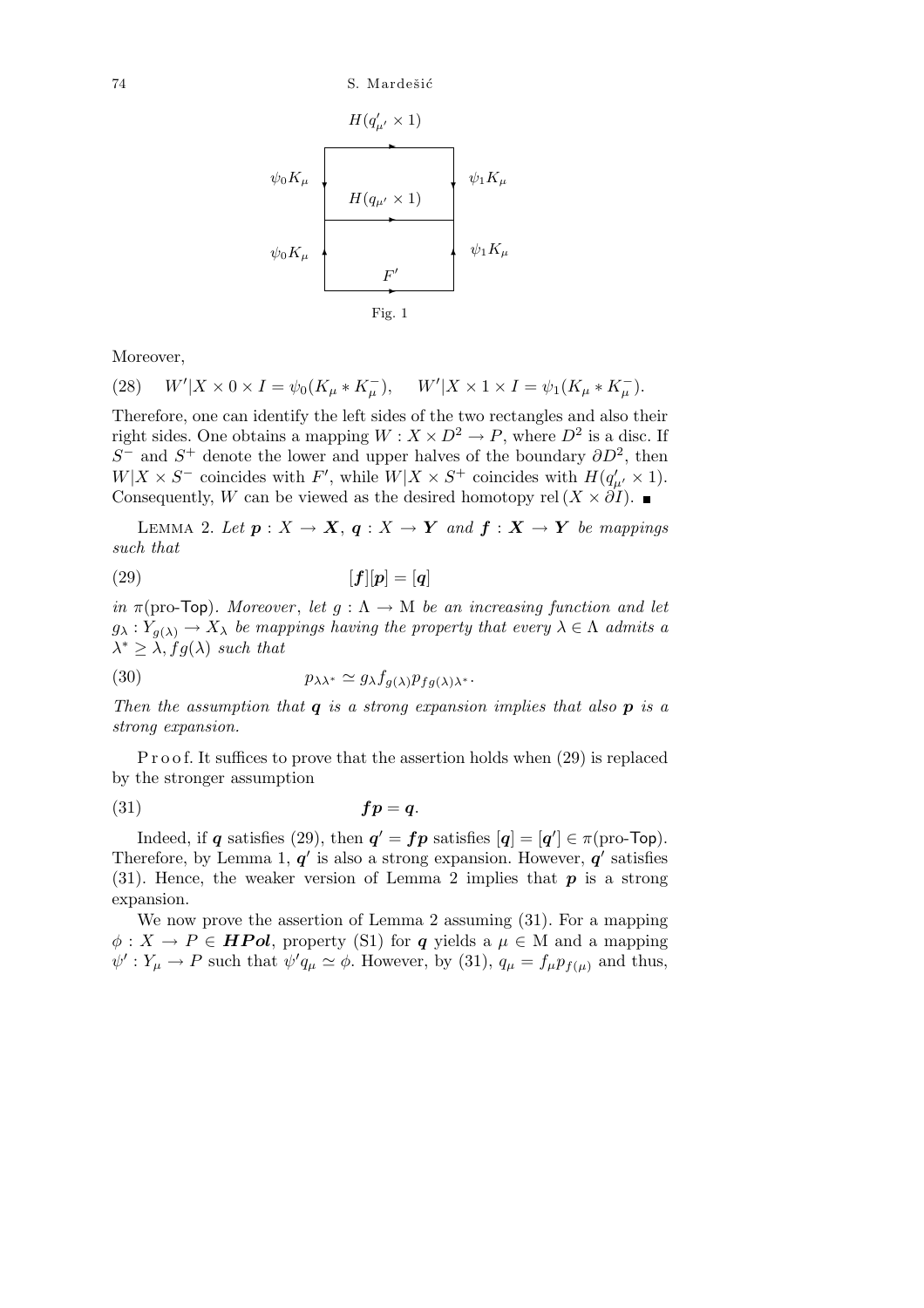$\lambda = f(\mu)$  and the mapping  $\psi = \psi' f_\mu : X_\lambda \to P$  satisfy  $\psi p_\lambda \simeq \phi$ , which is the desired property (S1) for *p*.

To establish (S2), let  $\psi_0, \psi_1 : X_\lambda \to P$ ,  $\lambda \in \Lambda$ , be mappings and let  $F: X \times I \rightarrow P$  be a homotopy such that

$$
(32) \t\t\t \psi_0 p_\lambda \simeq_F \psi_1 p_\lambda.
$$

Choose a  $\lambda^* \geq \lambda$ ,  $fg(\lambda)$  and a homotopy  $K_{\lambda}: X_{\lambda^*} \times I \to P$  which realizes (30). Since  $q_{g(\lambda)} = f_{g(\lambda)} p_{fg(\lambda)}$ , one sees that  $\psi_0 K_\lambda^-(p_{\lambda^*} \times 1)$  is a homotopy which connects  $\psi_0 g_\lambda q_{g(\lambda)}$  to  $\psi_0 p_\lambda$ . Similarly,  $\psi_1 K_\lambda (p_{\lambda^*} \times 1)$  is a homotopy which connects  $\psi_1 p_\lambda$  to  $\psi_1 g_\lambda q_{g(\lambda)}$ . Therefore,

(33) 
$$
F' = \psi_0 K_\lambda^-(p_{\lambda^*} \times 1) * F * \psi_1 K_\lambda(p_{\lambda^*} \times 1)
$$

is a well-defined homotopy  $F' : X \times I \to P$  which connects  $\psi_0 g_\lambda q_{g(\lambda)}$  to  $\psi_1 g_{\lambda} q_{g(\lambda)}$ . Consequently,  $\psi'_0 = \psi_0 g_{\lambda}$  and  $\psi'_1 = \psi_1 g_{\lambda}$  are mappings  $Y_{g(\lambda)} \to P$ such that

(34) 
$$
\psi'_0 q_{g(\lambda)} \simeq_{F'} \psi'_1 q_{g(\lambda)}.
$$

Using property (S2) for *q*, we conclude that there exist an index  $\mu' \geq g(\lambda)$ and a homotopy  $H' : Y_{\mu'} \times I \to P$  such that

(35) 
$$
\psi_0' q_{g(\lambda)\mu'} \simeq_{H'} \psi_1' q_{g(\lambda)\mu'}.
$$

Moreover,

(36) 
$$
F' \simeq H'(q_{\mu'} \times 1) \text{ rel}(X \times \partial I).
$$

Now choose a  $\lambda' \geq \lambda^*, f(\mu')$ . Note that  $H'(f_{\mu'}p_{f(\mu')\lambda'} \times 1) : X_{\lambda'} \times$  $I \rightarrow P$  is a homotopy which connects the mapping  $\psi'_0 q_{g(\lambda)\mu'} f_{\mu'} p_{f(\mu')\lambda'} =$  $\psi_0' f_{g(\lambda)} p_{fg(\lambda)\lambda'}$  to  $\psi_1' f_{g(\lambda)} p_{fg(\lambda)\lambda'}$ . Since  $K_\lambda$  realizes (30), we conclude that

(37) 
$$
H = \psi_0 K_\lambda (p_{\lambda^*\lambda'} \times 1) * H'(f_{\mu'} p_{f(\mu')\lambda'} \times 1) * \psi_1 K_\lambda^-(p_{\lambda^*\lambda'} \times 1)
$$

is a well-defined homotopy  $H: X_{\lambda'} \times I \to P$  such that

$$
\psi_0 p_{\lambda \lambda'} \simeq_H \psi_1 p_{\lambda \lambda'}.
$$

Hence, to complete the proof of Lemma 2, it suffices to prove that

(39) 
$$
F \simeq H(p_{\lambda'} \times 1) \text{ rel}(X \times \partial I).
$$

Choose a homotopy *U* which realizes (36). Clearly, it can be viewed as a mapping  $U: X \times D^2 \to P$  such that  $U|X \times S^- = F'$ , while  $U|X \times S^+ =$  $H'(q_{\mu'} \times 1)$ . By (33),  $U|X \times S^-$  is the juxtaposition of three homotopies, defined on three consecutive arcs  $S_l^-, S_c^-, S_r^-$ . Now view the boundary  $\partial D^2$ as divided into two arcs  $A^-$ ,  $A^+$ . The arc  $A^- = S_c^-$ , while  $A^+$  consists of the arcs  $S_l^-$ ,  $S^+$  and  $S_r^-$ , where  $S_l^-$  and  $S_r^-$  are taken with opposite orientations. Clearly,  $U|X \times A^-$  can be viewed as *F*, while  $U|X \times A^+$  can be viewed as the juxtaposition of homotopies which form  $H(p_{\lambda'} \times 1)$  following (37). Consequently, *U* can be viewed as a homotopy realizing  $(39)$ .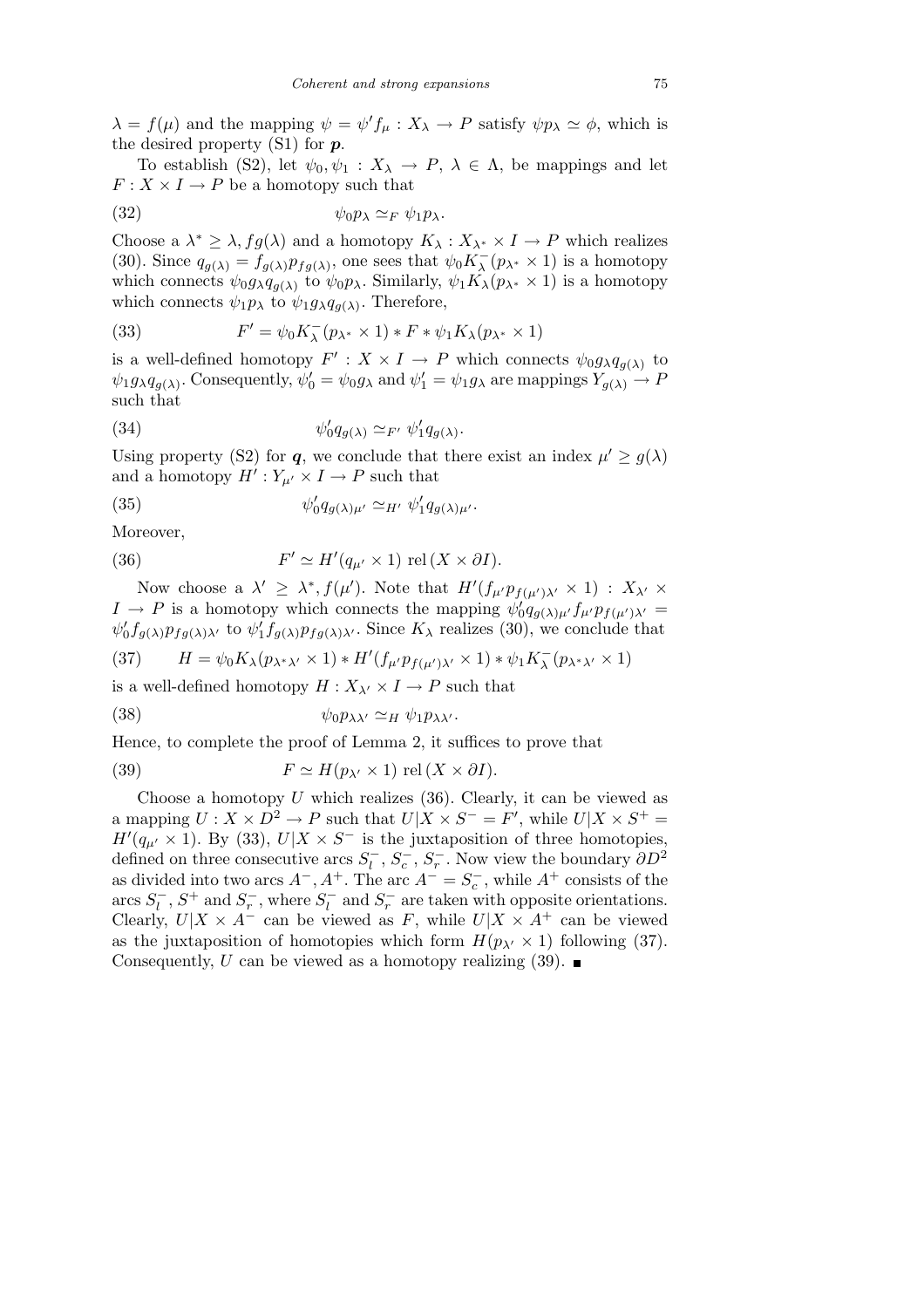REMARK 2. If *p*, *q* and *f* are as in Lemma 2 and  $g = (g, g_\lambda) : Y \to X$ is a mapping such that  $[g][f] = [1]$  in  $\pi$ (pro-Top), then all the assumptions of Lemma 2 are satisfied. Therefore, if *q* is a strong expansion, so is *p*.

REMARK 3. If  $p, q$  and  $f$  are as in Lemma 2,  $f = (f_\lambda)$  is a level homotopy equivalence and  $g_{\lambda}: Y_{\lambda} \to X_{\lambda}$  are homotopy inverses of  $f_{\lambda}, \lambda \in \Lambda$ , then all the assumptions of Lemma 2 are satisfied. Therefore, if  $q$  is a strong expansion, so is *p*.

**3. A lemma on level homotopy equivalences.** A level mapping  $f = (f_{\lambda}) : X \rightarrow Y$  is called a *level homotopy equivalence* provided every mapping  $f_{\lambda}: X_{\lambda} \to Y_{\lambda}, \lambda \in \Lambda$ , has a homotopy inverse  $g_{\lambda}: Y_{\lambda} \to X_{\lambda}$ . The following lemma plays an important role in the proof of Theorem 2.

LEMMA 3. Let  $p: X \to X$  be a strong expansion and let  $f: X \to Y$ *be a level homotopy equivalence. Then*  $q = fp : X \rightarrow Y$  *is also a strong expansion.*

Proof. If  $\phi: X \to P \in \textbf{HPol}$  is a mapping, then there exist a  $\lambda \in \Lambda$ and a mapping  $\psi' : X_{\lambda} \to P$  such that  $\psi' p_{\lambda} \simeq \phi$ . Since  $1 \simeq g_{\lambda} f_{\lambda}$  and  $q_{\lambda} = f_{\lambda} p_{\lambda}$ , the mapping  $\psi = \psi' g_{\lambda} : Y_{\lambda} \to P$  has the property that  $\psi q_{\lambda} =$  $\psi' g_{\lambda} f_{\lambda} p_{\lambda} \simeq \psi' p_{\lambda} \simeq \phi$ , which establishes property (S1) for *q*.

To prove property (S2) for *q*, consider mappings  $\psi_0, \psi_1 : Y_\lambda \to P$  and a homotopy  $F: X \times I \rightarrow P$  such that

$$
\psi_0 q_\lambda \simeq_F \psi_1 q_\lambda.
$$

Note that (40) implies

(41) 
$$
\psi'_0 p_\lambda \simeq_F \psi'_1 p_\lambda,
$$

where  $\psi_0' = \psi_0 f_\lambda$  and  $\psi_1' = \psi_1 f_\lambda$ . Therefore, by assumption on  $p$ , there exist a  $\lambda' \geq \lambda$  and a homotopy  $H' : X_{\lambda'} \times I \to P$  such that

(42) 
$$
\psi'_0 p_{\lambda \lambda'} \simeq_{H'} \psi'_1 p_{\lambda \lambda'}.
$$

Moreover,

(43) 
$$
F \simeq H'(p_{\lambda'} \times 1) \text{ rel}(X \times \partial I).
$$

To continue the proof we need a lemma due to R. M. Vogt [V]. It asserts that for a homotopy equivalence  $f : X \to Y$  with a homotopy inverse  $g: Y \to X$  and for a homotopy  $K: X \times I \to X$  which connects id to  $gf$ , there exists a homotopy  $L: Y \times I \rightarrow Y$  which connects id to  $fg$  and is such that  $L(f \times 1) \simeq fK$  rel  $(X \times \partial I)$ . Applying this lemma, for every  $\lambda \in \Lambda$ , we define homotopies  $K_{\lambda}$ ,  $L_{\lambda}$  such that

(44) 
$$
\mathrm{id} \simeq_{K_{\lambda}} g_{\lambda} f_{\lambda}, \quad \mathrm{id} \simeq_{L_{\lambda}} f_{\lambda} g_{\lambda}.
$$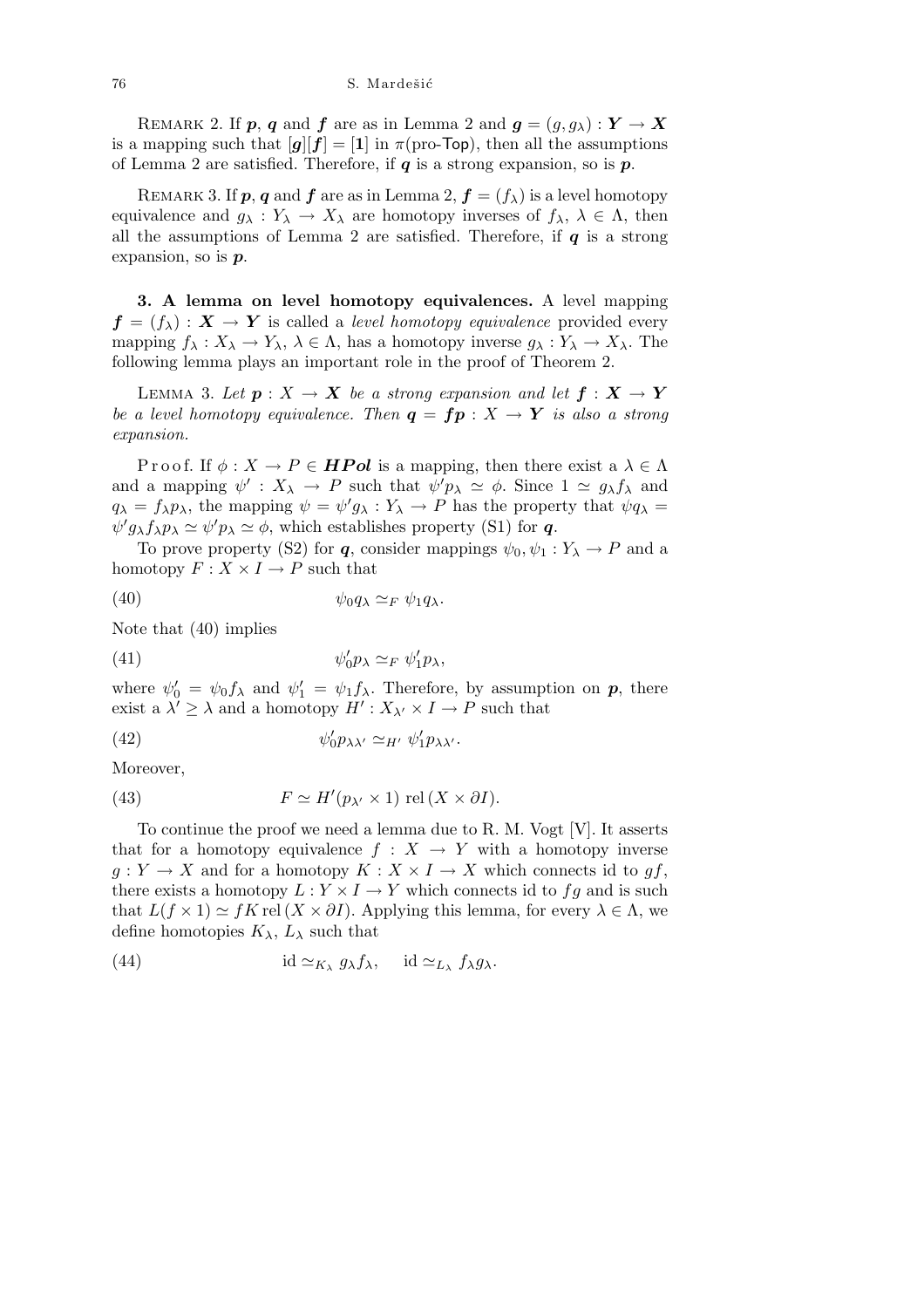Moreover,

(45) 
$$
L_{\lambda}(f_{\lambda} \times 1) \simeq f_{\lambda} K_{\lambda} \text{ rel}(X \times \partial I).
$$

Now note that the homotopy  $H'(g_{\lambda'} \times 1) : Y_{\lambda'} \times I \to P$  connects  $\psi_0 f_\lambda p_{\lambda \lambda'} g_{\lambda'} = \psi_0 q_{\lambda \lambda'} f_{\lambda'} g_{\lambda'}$  to  $\psi_1 f_\lambda p_{\lambda \lambda'} g_{\lambda'} = \psi_1 q_{\lambda \lambda'} f_{\lambda'} g_{\lambda'}$ . Therefore, the formula

(46) 
$$
H = \psi_0 q_{\lambda \lambda'} L_{\lambda'} * H'(g_{\lambda'} \times 1) * \psi_1 q_{\lambda \lambda'} L_{\lambda'}^-
$$

yields a well-defined homotopy  $H: Y_{\lambda'} \times I \to P$  which connects  $\psi_0 q_{\lambda \lambda'}$  to  $\psi_1 q_{\lambda \lambda'}$ . To complete the proof of Lemma 3, it remains to prove that

(47) 
$$
F \simeq H(q_{\lambda'} \times 1) \text{ rel}(X \times \partial I).
$$

We first define a homotopy  $U: X \times I \times I \to P$  by putting

(48) 
$$
U(x, s, t) = H'(K_{\lambda'}(p_{\lambda'}(x), t), s).
$$

Note that

(49) 
$$
U(x, s, 0) = H'(p_{\lambda'}(x), s),
$$

- (50)  $U(x, s, 1) = H'(g_{\lambda'}q_{\lambda'}(x), s),$
- (51)  $U(x, 0, t) = \psi_0 q_{\lambda \lambda'} f_{\lambda'} K_{\lambda'} (p_{\lambda'}(x), t),$

(52) 
$$
U(x,1,t) = \psi_1 q_{\lambda \lambda'} f_{\lambda'} K_{\lambda'} (p_{\lambda'}(x),t).
$$

In order to define a homotopy  $W : X \times I \times I \to P$  which realizes (47), we first define a mapping  $W'$ :  $X \times D \rightarrow P$ , where *D* is the polygon, described by Fig. 2. It consists of four rectangles, denoted by  $D_l^+$ ,  $D_c^+$ ,  $D_r^+$ , and  $D^-$ .



By definition,  $W'|X \times D_c^+$  is given by the homotopy *U*, while  $W'|X \times D^$ is given by a homotopy  $V$  which realizes  $(43)$ . Note that  $(49)$  insures that the two definitions of  $W'$  on  $X \times (D_c^+ \cap D^-)$  coincide. We define  $W' | D_l^+$ using the homotopy  $\psi_0 q_{\lambda \lambda'} T_{\lambda'} (p_{\lambda'} \times 1)$ , where  $T_{\lambda} : X_{\lambda} \times I \times I \to Y_{\lambda}$  is a homotopy which realizes (45). More precisely,

(53) 
$$
T_{\lambda}(x,0,t) = L_{\lambda}(f_{\lambda}(x),t),
$$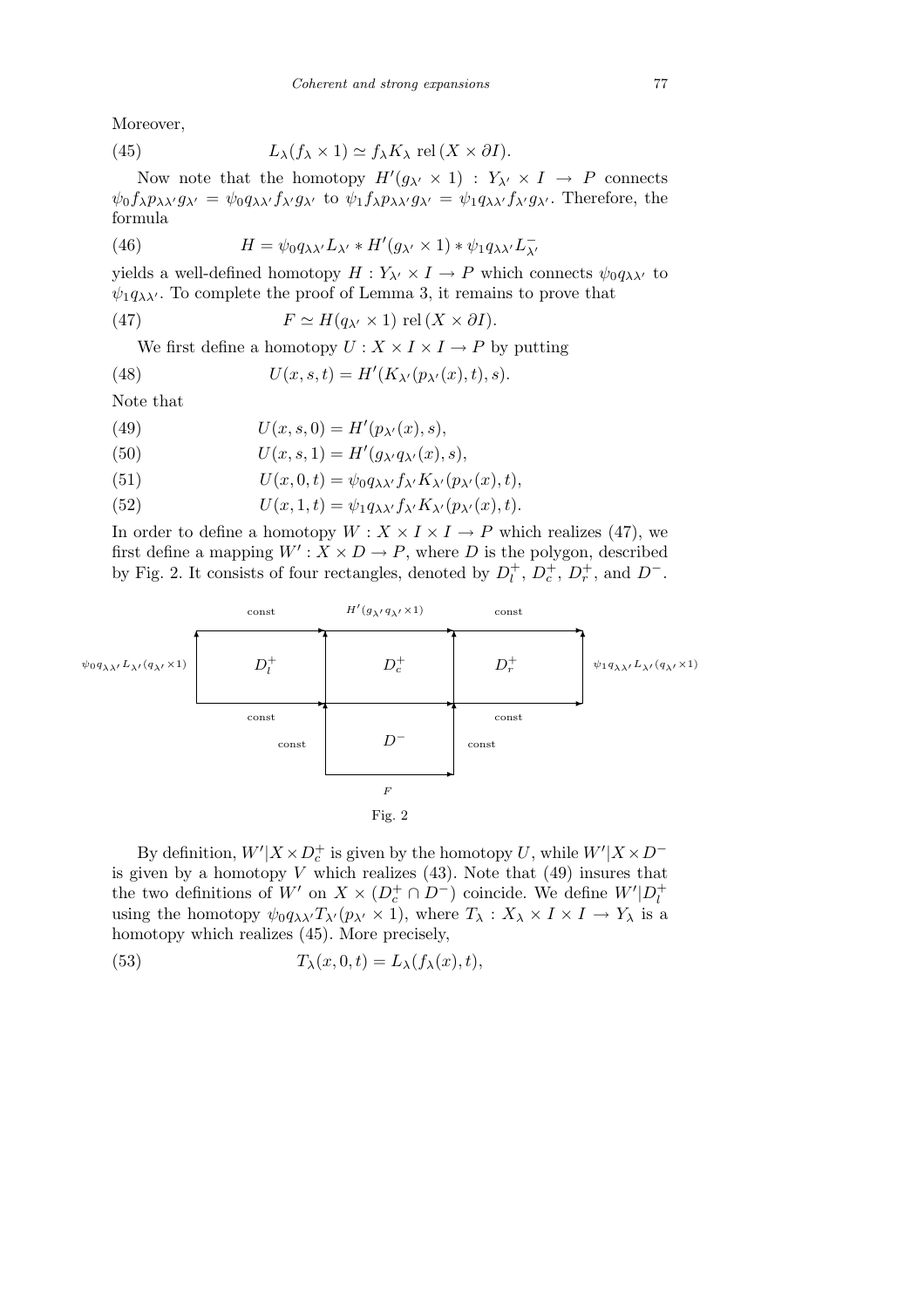78 S. Mardešić

(54) 
$$
T_{\lambda}(x, 1, t) = f_{\lambda} K_{\lambda}(x, t).
$$

Moreover,  $T_{\lambda}(x, s, 0)$  and  $T_{\lambda}(x, s, 1)$  do not depend on *s*. Note that (51) and (54) insure that the two definitions of  $W'$  on  $X \times (D_i^+ \cap D_c^+)$  coincide.

Similarly, we define  $W'|D^+_r$ , using the homotopy  $\psi_1 q_{\lambda \lambda'} T_{\lambda'}^-(p_{\lambda'} \times 1)$ . Note that on each of the horizontal sides of the rectangles  $D_l^+$  and  $D_r^+$  and on the vertical sides of *D−*, *W<sup>0</sup>* assumes constant values. Therefore, by collapsing each of these sides to a point, one obtains a mapping  $W: X \times D^2 \to P$ . Thereby,  $W|S^-$  coincides with *F*, while  $W|S^+$  coincides with the juxtaposition of the following three homotopies:  $\psi_0 q_{\lambda\lambda'} L_{\lambda'}(q_{\lambda'} \times 1), H'(g_{\lambda'} q_{\lambda'} \times 1),$  $\psi_1 q_{\lambda\lambda} L_{\lambda'}^- (q_{\lambda'} \times 1)$ . However, according to (46), this is just the homotopy  $H(q_{\lambda'} \times 1)$ . Hence, *W* can be viewed as a homotopy realizing (47).

**4. Proof of Theorem 2.** In the proof of Theorem 2 we use two functors *τ* : inv-Top  $\rightarrow$  inv-Top, *T* : CH(Top)  $\rightarrow \pi$ (pro-Top) and a natural transformation  $\phi_X : X \to \tau(X)$  between the identity functor on inv-Top and the functor  $\tau$  ([M5], Theorems 5 and 6) (also see [T]). We will also need the following facts.

(i) If a system *X* is indexed by  $\Lambda$  then the system  $\tau(X) = T(X)$  is also indexed by  $\Lambda$ . Moreover, if **X** is a single space X, then  $\tau(X) = X$  and  $\phi_X = id$  (see [M5]).

(ii) For every system  $\mathbf{X}, \phi_{\mathbf{X}}$  is a level homotopy equivalence (see [M5], Theorem 6).

(iii) For every mapping  $f : X \to Y$ ,  $[\tau(f)] = T[C(f)]$  in  $\pi$ (pro-Top) ([M5], Lemma 13).

*Proof of Theorem 2.* Let  $p: X \to X$  be a mapping coherently dominated by a strong expansion  $q: X \to Y$ . Then there exist coherent mappings  $f: X \to Y$  and  $g: Y \to X$  such that (11) and (12) hold. Applying the functor  $T$  we conclude that

(55) 
$$
T[f]T[C(p)] = T[C(q)],
$$

$$
(56) \t\t T[g]T[f] = [1].
$$

Note that *T*[*f*] is the class in  $\pi$ (pro-Top) of a mapping  $X \to Y$ , which we denote by  $T(f)$ . Hence,  $T[f] = [T(f)]$ . Similarly, there is a mapping  $T(g): Y \to X$  such that  $T[g] = [T(g)]$ . Moreover, by (ii),  $T[C(p)] = [\tau(p)]$ and  $T[C(q)] = [\tau(q)]$ . Consequently, (55) and (56) become

(57) 
$$
[\boldsymbol{T}(\boldsymbol{f})][\tau(\boldsymbol{p})]=[\tau(\boldsymbol{q})],
$$

respectively,

(58) 
$$
[T(g)][T(f)] = [1].
$$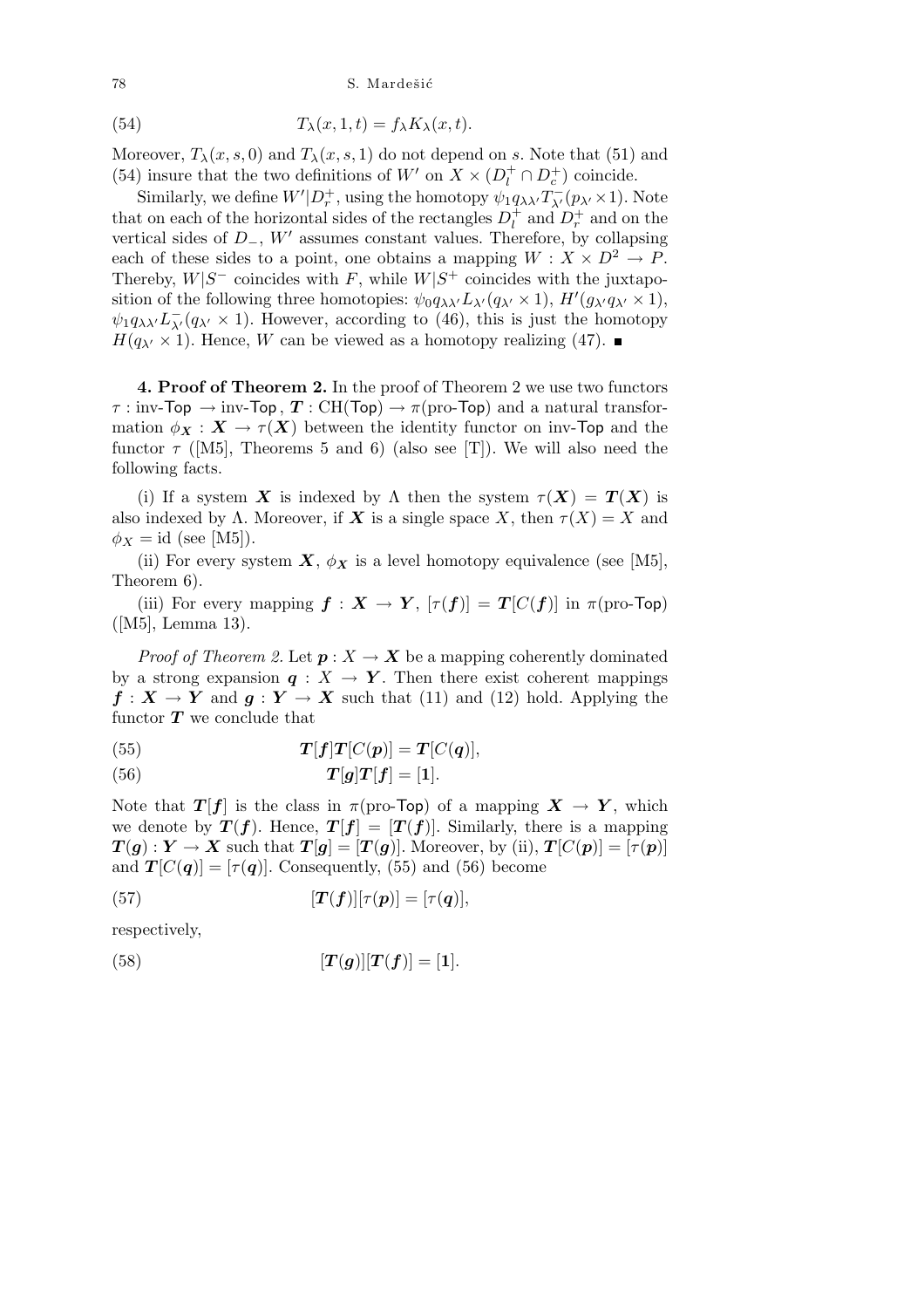On the other hand, by the naturality of  $\phi$ , the following diagram commutes:

 $\phi_X = id$ ²²

(59) 
$$
\begin{array}{ccc}\nY < & q < X \\
\phi_Y & & \downarrow & \downarrow \\
\tau(Y) < & \tau(q) & X\n\end{array}
$$

In other words,

(60) 
$$
\phi_Y q = \tau(q).
$$

Since *q* is a strong expansion,  $\tau(q)$  is a mapping and  $\phi_Y$  is a level homotopy equivalence. Therefore, Lemma 3 applies and yields the conclusion that  $\tau(\mathbf{q})$ is also a strong expansion. We now apply Lemma 2 to the mappings  $\tau(\mathbf{p})$ :  $X \rightarrow \tau(X), \tau(q) : X \rightarrow \tau(Y), T(f) : \tau(X) \rightarrow \tau(Y), T(g) : \tau(Y) \rightarrow$  $\tau(X)$  and conclude that  $\tau(p): X \to \tau(X)$  is a strong expansion. Note that conditions (57) and (58) insure that the assumptions of Lemma 2 are satisfied (see Remark 2).

Now note that the analogue of (60) for *p* has the form

(61) 
$$
\phi_{\boldsymbol{X}}\boldsymbol{p} = \tau(\boldsymbol{p}).
$$

Since  $\phi_X : X \to \tau(X)$  is a level homotopy equivalence, one can apply Lemma 2 to  $p, \tau(p)$  and  $\phi_X$  (see Remark 3) and conclude that  $p$  is indeed a strong expansion.

#### **References**

- [G] B. Günther, *Comparison of the coherent pro-homotopy theories of Edwards–Hastings, Lisica–Mardešić and Günther*, Glas. Mat. 26 (1991), 141–176.
- [LM1] Ju. T. Lisica and S. Mardešić, *Steenrod–Sitnikov homology for arbitrary spaces*, Bull. Amer. Math. Soc. 9 (1983), 207–210.
- [LM2] —, —, *Coherent prohomotopy and strong shape category of topological spaces*, in: Proc. Internat. Topology Conference (Leningrad, 1982), Lecture Notes in Math. 1060, Springer, Berlin, 1984, 164–173.
- [LM3] —, —, *Coherent prohomotopy and strong shape theory*, Glas. Mat. 19 (39) (1984), 335–399.
- [M1] S. Mardešić, *Approximate polyhedra, resolutions of maps and shape fibrations*, Fund. Math. 114 (1981), 53–78.
- [M2] —, *Strong expansions and strong shape theory*, Topology Appl. 38 (1991), 275– 291.
- [M3] —, *Resolutions of spaces are strong expansions*, Publ. Inst. Math. Beograd 49 (63) (1991), 179–188.
- [M4] —, *Strong expansions and strong shape for pairs of spaces*, Rad Hrvat. Akad. Znan. Umjetn. Matem. Znan. 456 (10) (1991), 159–172.
- [M5] —, *Coherent homotopy and localization*, Topology Appl. (1998) (to appear).
- [MS] S. Mardešić and J. Segal, *Shape Theory The Inverse System Approach*, North-Holland, Amsterdam, 1982.